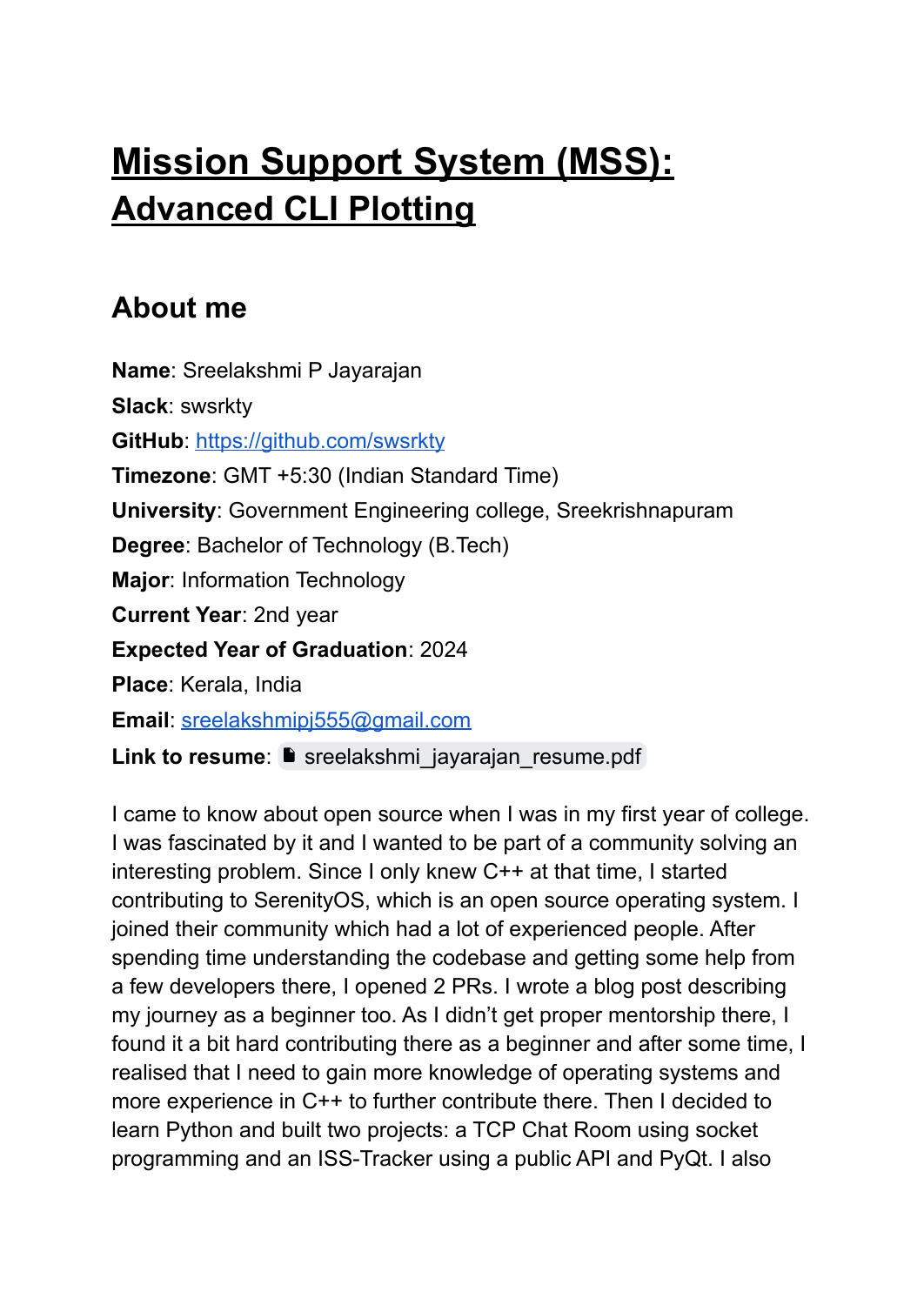looked into open source projects using Python and I came to know about MSS through my friend.

I find MSS interesting because of its application and how it helps researchers study about the processes in the atmosphere. It is fulfilling to contribute to an organisation which helps researchers with solving some of the global problems like climate change faced by people. Additionally, the people here have been really helpful throughout, the codebase is very approachable and I've got to learn a lot already.

The primary reason I chose the advanced CLI plotting project is because it would help users by making MSS more efficient. I would also get to learn a lot about MSS, build an interesting CLI tool with a GUI, learn best practices and learn how to work as a team. I look forward to contributing more to MSS, helping out new contributors, writing blogs about my wonderful experience here, being a part of the community and meeting the MSS team one day!

## **Contributions**

- <https://github.com/Open-MSS/MSS/pull/1399>
- <https://github.com/Open-MSS/MSS/pull/1339>
- <https://github.com/Open-MSS/MSS/issues/1181>
- <https://github.com/Open-MSS/MSS/pull/1383>
- <https://github.com/Open-MSS/MSS/pull/1301>

### **Project information**

### **Sub-org name: Mission Support System (MSS)**

### **Abstract**

In atmospheric research flight planning, one task that users have to perform is retrieving a set of plots for several flights or hundreds of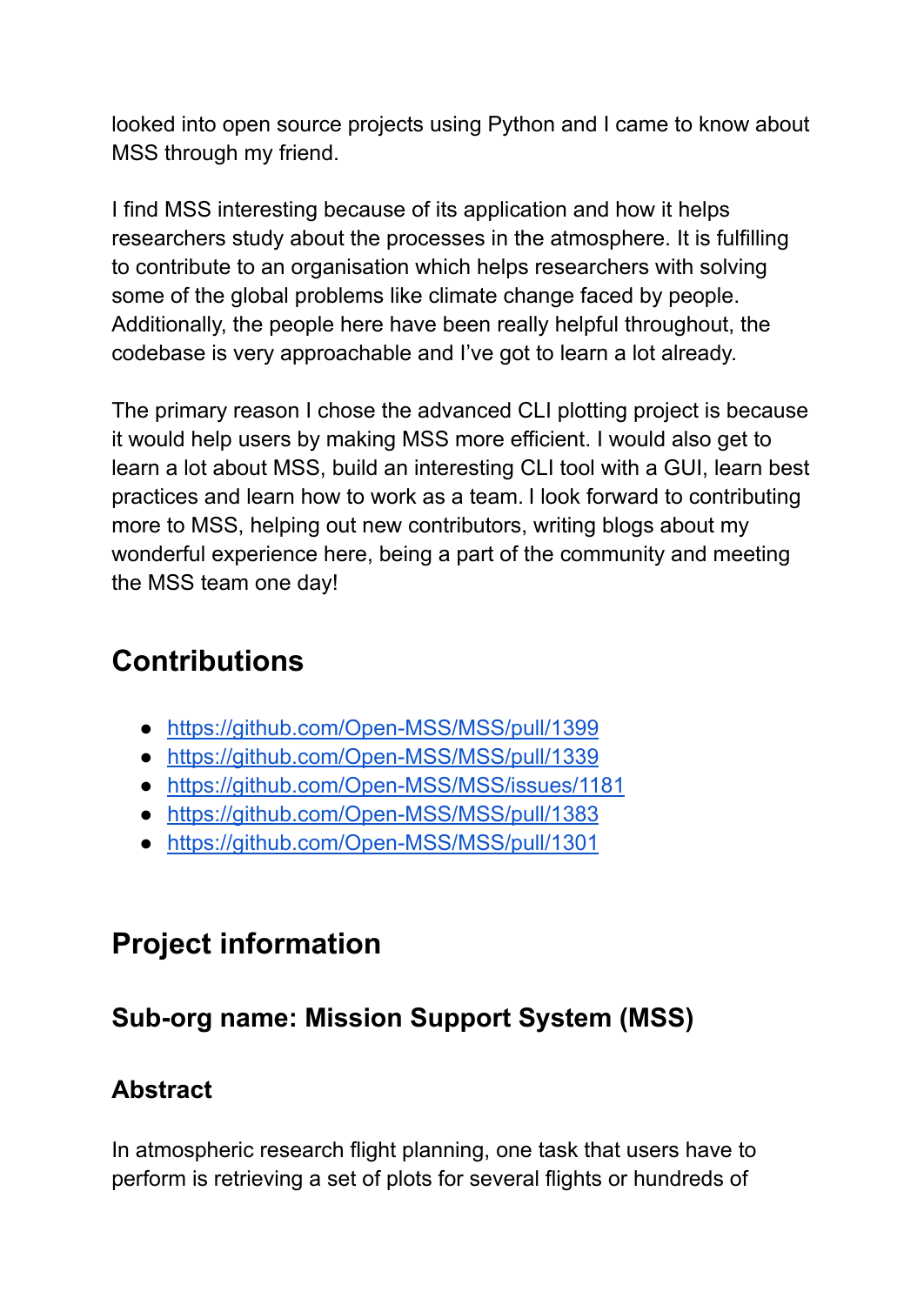time-steps during post-campaign analysis or when compiling an overview over flights of a campaign during hindcasting. Another task is retrieving similar plots of the same parameters such as map section, level etc., on a daily basis. Both of these tasks cannot be accomplished in an efficient manner using the current MSS UI.

In this project, a feature would be built to let users download a number of plots in Jupyter notebooks and user scripts in an automated fashion according to the given settings. A CLI tool would also be provided for the same.

### **Detailed Description**

The project can be divided into two main parts:

- Automated plotting module
- Building CLI tool using the automated plotting module

#### **1. Automated plotting module**

The MSS program has been designed for interactive, exploratory flight track planning. As such, it is focused on providing a wide set of display options to the user. This configurability quickly becomes tedious when a large number of plots shall be generated repeatedly in a standardised fashion due to the amount of clicking and configuration necessary. The retriever.py script is a prototypical answer to this problem. It can be used to create plots without using the user interface. It loads details such as flights, layer names, pressure, time, etc., from the configuration file and produces top and side view plots in an ad-hoc manner. Concepts of the retriever.py script and functionalities after refactoring the MSS codebase would be used to build an auto plotting module, which would allow plotting graphs of top, side and linear view as a configured file format, e.g. png. The module can be used in user scripts and Jupyter notebooks, and is also used to build the CLI tool.

#### **2. Building CLI tool using the automated plotting module**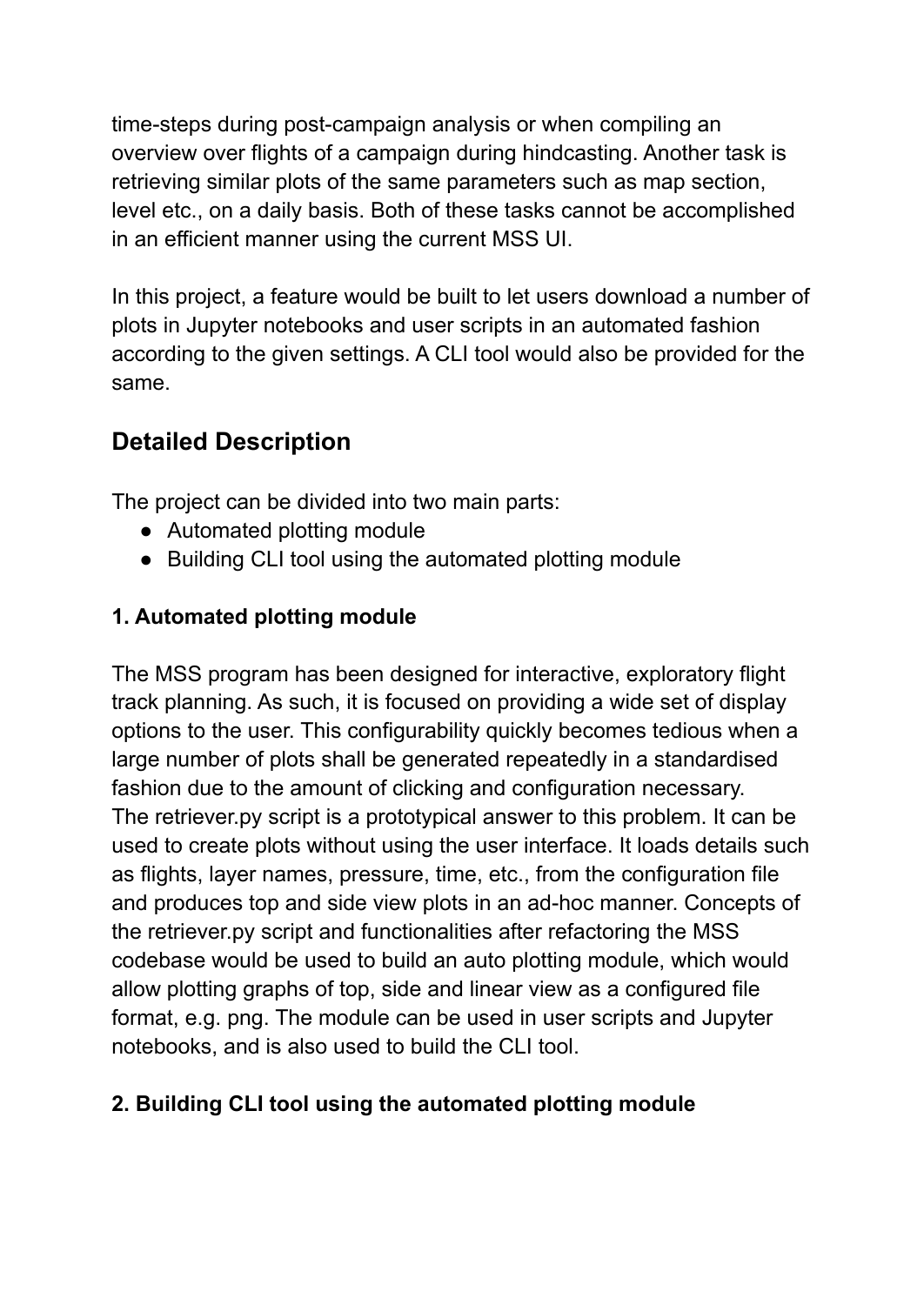This tool (built using [Click\)](https://click.palletsprojects.com) would be used to download a number of plots according to the given settings. The settings would include the following parameters:

- View
- URL of the WMS server
- URL of mscolab server
- List of layers to be plotted
- Style
- Elevation
- List of initial time and forecast hours
- List of flight paths
- List of operations (from MSCOLAB)
- Level
- Map section
- Resolution of the plot
- List of shortened layer names to be used as the plots' titles
- Naming convention of output plot files
- Output file format
- Path of output folder

The user would enter the default values for all the parameters above into a new config file. The user can also maintain multiple config files. The path of the required config file needs to be passed as an argument to the CLI tool, which would read the default settings from the config file unless the user passes some arguments to overwrite those parameters' values.

```
mss autoplot --config path mss autoplot1.json
```
When the tool is used in the above way, the user would be able to download the required number of plots with the default settings into the output folder.

There are currently two major use cases for this tool:

#### **Creating a daily "standard set" of plots with/without an actual flight track, e.g., for daily morning briefings**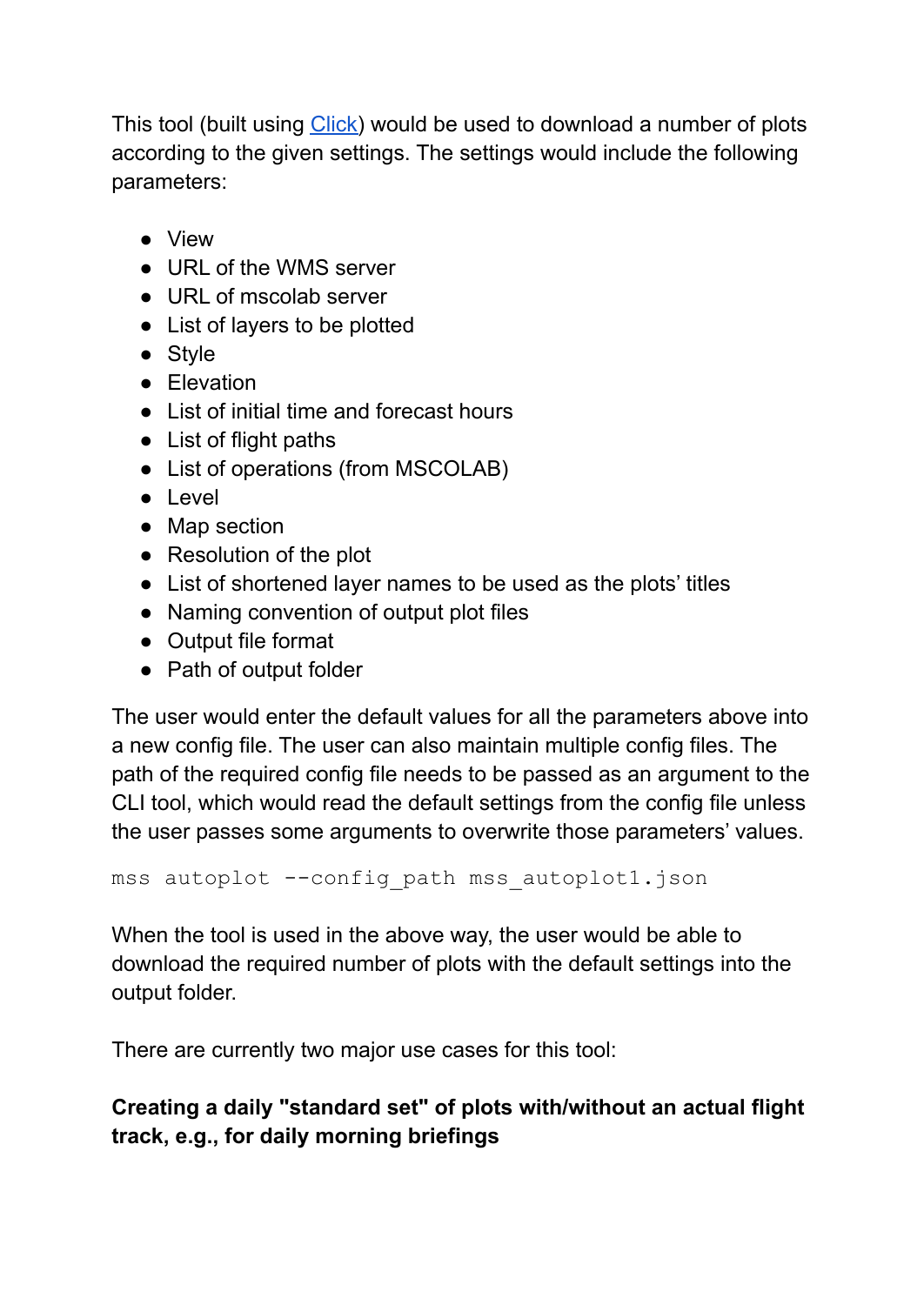mss autoplot --config path mss autoplot1.json --time 2022-03-29T00:00:00 12

The above command will download all the plots configured in mss\_autoplot1.json from initial time 2022-03-29T00:00:00 upto valid time  $12$  hrs.

#### **Creating a "standard set" of plots for all actual flights of a campaign**

```
mss autoplot --config path mss autoplot1.json
--ftrack example1.ftml --ftrack example2.ftml
```
The above command will download plots of the given flight tracks. The user can also change the flight tracks by directly editing the config file. If the user wants to use an operation from a mscolab server, they can set the mscolab URL in the autoplot config file and use the CLI tool as follows:

```
mss autoplot --config path mss autoplot1.json
--operation example1 --operation example2
```
All the methods in this module would be thoroughly tested and documented with examples and tutorials in the best way possible.

### **Weekly Timeline**

I would like to go for the extended timeline, i.e. from May 21 - November 21 since I have regular classes throughout the year and no vacations (because of schedule changes due to covid). My estimated timeline to complete the project would be as follows: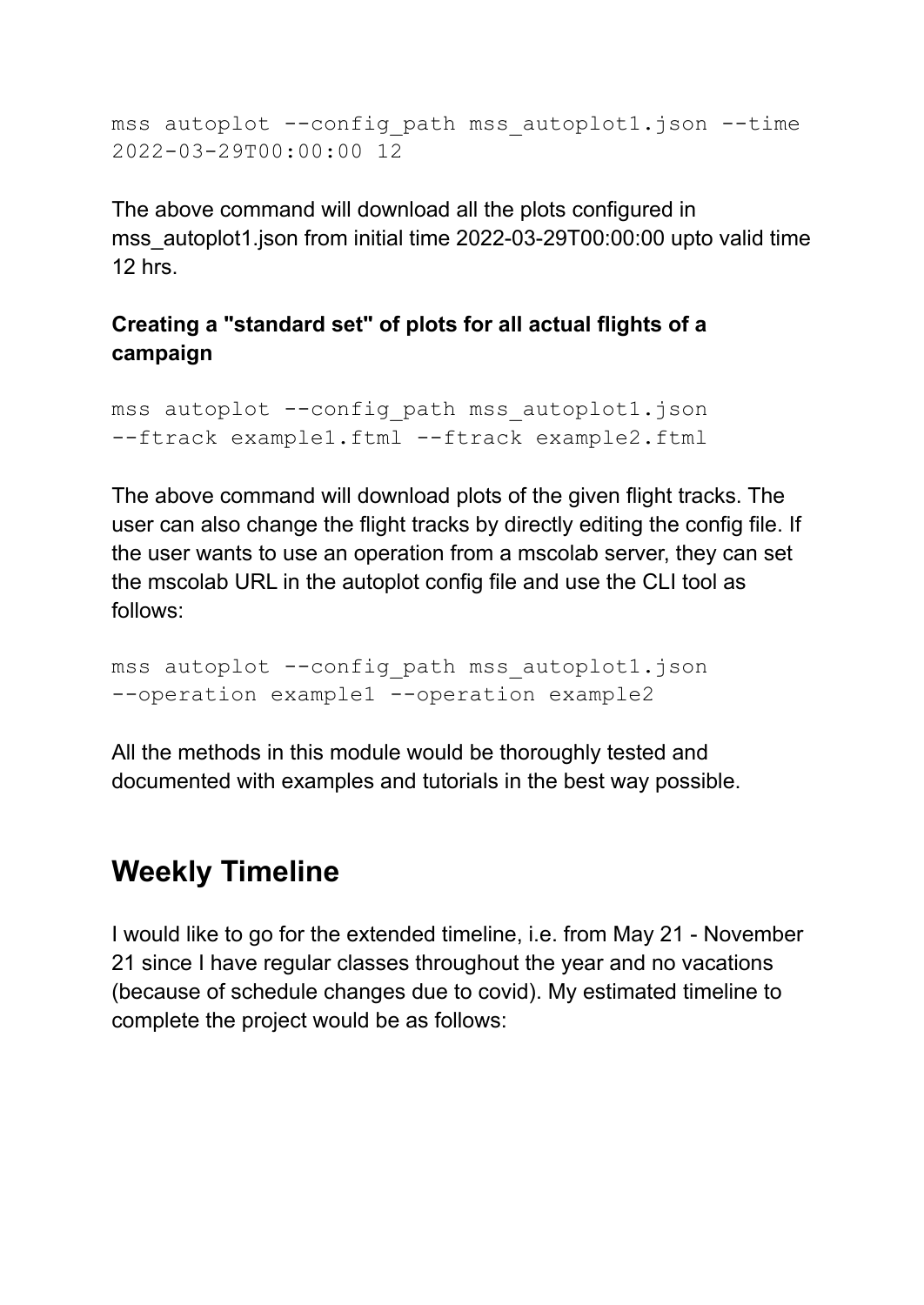| <b>Week</b>                                                                                                                      | <b>Work</b>                                                                                                                                                                                                                                                                                                                                                             |
|----------------------------------------------------------------------------------------------------------------------------------|-------------------------------------------------------------------------------------------------------------------------------------------------------------------------------------------------------------------------------------------------------------------------------------------------------------------------------------------------------------------------|
| May 20 -<br>June 12                                                                                                              | Community bonding period<br>• Discuss with mentors about the project<br>Understand retriever.py and parts of the MSS<br>codebase which is related to this feature in<br>detail                                                                                                                                                                                          |
| (Week 1 -<br><b>Week 12)</b><br>June 13 -<br>September 02                                                                        | Autoplot module<br>Build the autoplot module with functionalities<br>for top, side, table and linear views, refactor<br>parts of the MSS codebase and manually test<br>the module in Jupyter notebook.                                                                                                                                                                  |
| <b>September 02</b>                                                                                                              | <b>Phase 1 evaluation deadline</b>                                                                                                                                                                                                                                                                                                                                      |
| (Week 13 -<br><b>Week 14)</b><br>September 03 -<br>September 17<br>(Week 15 -<br><b>Week 21)</b><br>September 18 -<br>November 4 | Testing autoplot module<br>• Add tests and documentation for the auto<br>plotting module.<br><b>Building CLI tool</b><br>Build CLI tool structure.<br>Add functionality to read configuration from the<br>$\bullet$<br>config file.<br>Extend the CLI tool to handle arguments from<br>the user and configure the settings accordingly.<br>Add tests and documentation. |
| (Week 22)<br>November 5 -<br>November 13<br>November 14 -                                                                        | <b>Tests and documentation</b><br>Work on improvements, bug fixes and ensure<br>everything works well.<br>Work on remaining tests and documentation.<br>Final work report                                                                                                                                                                                               |
| November 21<br><b>November 21</b>                                                                                                | Write the final work report.<br><b>Final work report deadline</b>                                                                                                                                                                                                                                                                                                       |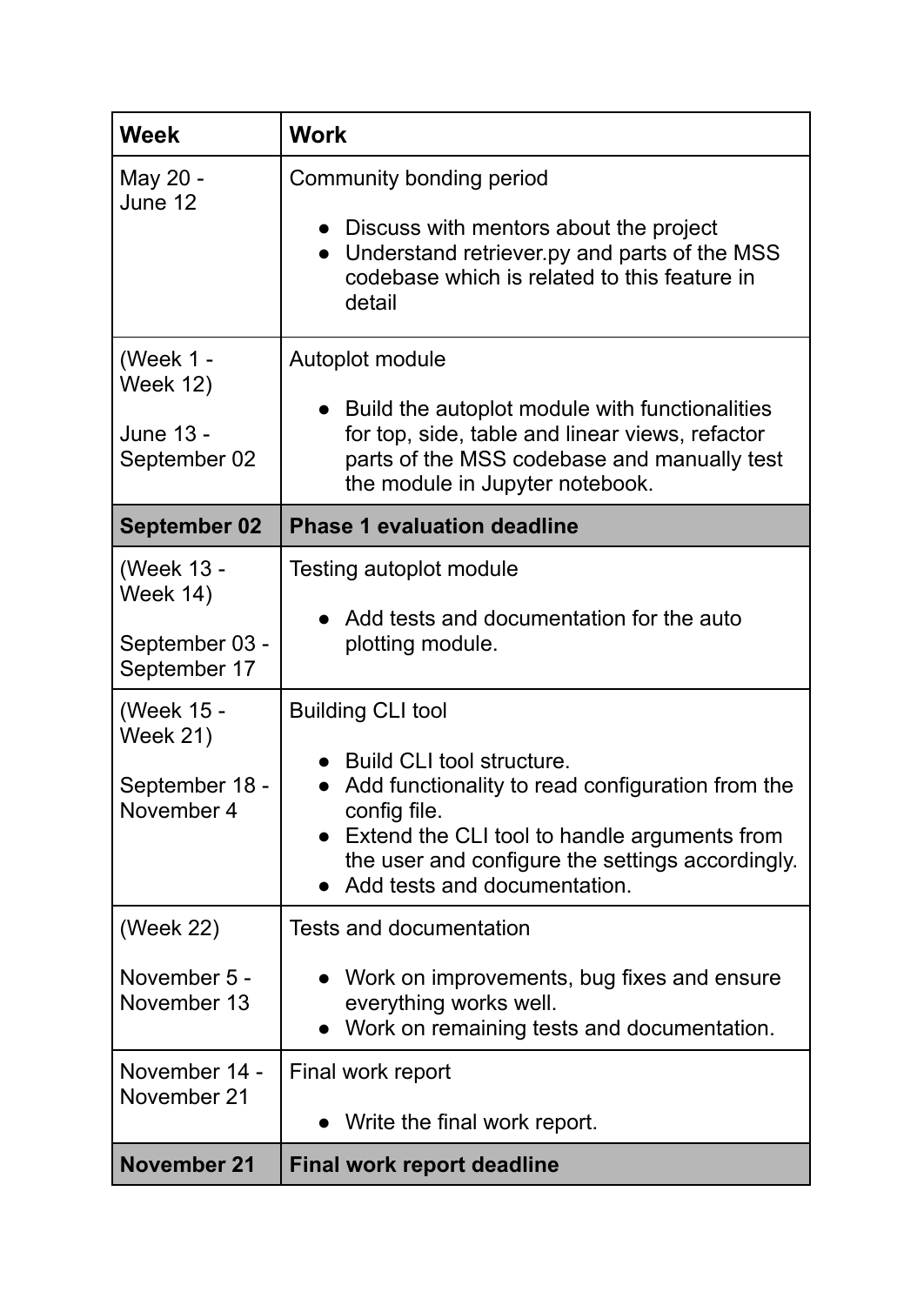# **Stretch goals**

#### **1. GUI enhancement and integrating with MSS UI**

After building the CLI tool, a GUI will be built and integrated with it. The user can enter the path to the config file and optionally enter custom parameters to overwrite default parameters, instead of passing arguments in the CLI tool. The GUI would contain a section to configure the set of layers, a dropdown to set time steps and text fields for the rest of the parameters. The GUI would reuse the parts of the refactored MSS GUI, which would lead into the next package. The GUI can be accessed as follows:

```
mss autoplot --gui
```
This feature would also be integrated with MSS UI, where it would be added as a menu entry in the main menu to let the users access the GUI tool for automated plotting.

#### **2. Add tutorials and extend documentation**

Tutorials would be added for the users to quickly understand how to use the feature along with extending the documentation.

#### **3. Add support for multilayering**

The autoplot module would be extended to include the multi layering feature in which the user can specify a number of layers in the config file along with the other parameters to download a multilayered set of plots according to the given settings.

# **Commitments**

• MSS is the only organisation I'm applying to.